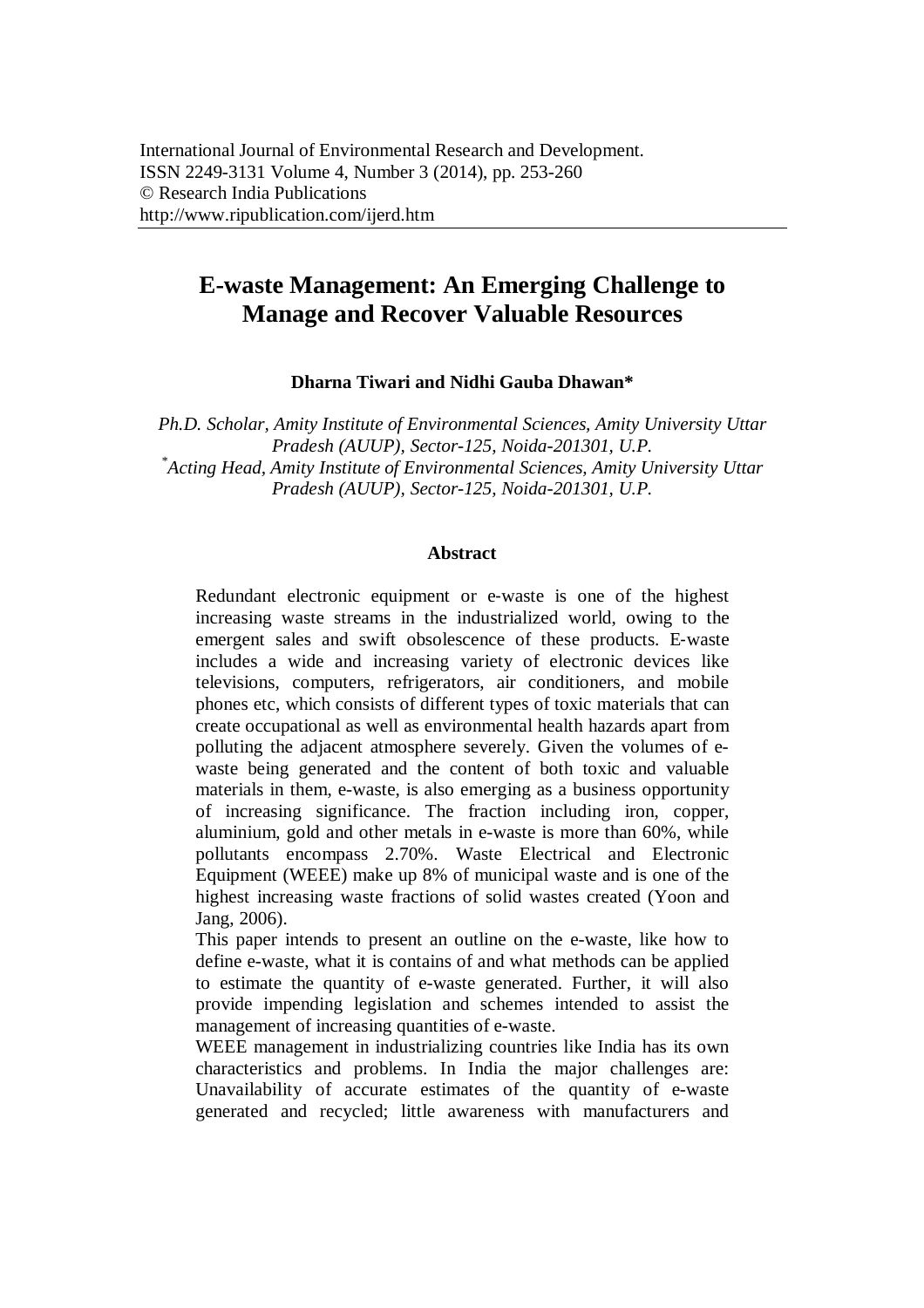consumers of the hazards of incorrect e-waste disposal; the use of rudimentary techniques (acid leaching and open-air burning) by informal (unorganised) sector which results in severe environmental damage. The E-waste workers have little or no knowledge of health risks coupled with uses of rudimentary techniques and the uneconomical recycling processes that result in significant losses of material value and resources etc.

**Keywords**: E-waste, WEEE; E-waste initiatives; E-waste assessment; E- waste management; Challenges; Informal sector.

#### **1. Introduction**

Due to progress in the field of science and technology brought about industrial revolt in the  $18<sup>th</sup>$  Century which marked a new era in human civilization. In the  $20<sup>th</sup>$  Century, the information and communication revolution has brought huge changes in the way we organize our lives, our economies, industries and institutions. These impressive developments in modern times have undoubtedly enhanced the quality of our lives. At the same time, these have led to manifold problems including the problem of massive amount of hazardous waste and other wastes generated from electric products. These hazardous and other wastes pose a great threat to the human health and environment. (Down to earth, 2010) The issue of proper management of wastes, therefore, is critical to the protection of livelihood, health and environment. It constitutes a serious challenge to the modern societies and requires coordinated efforts to address it for achieving sustainable development. The little or no knowledge of health risks coupled with uses of rudimentary techniques and the uneconomical recycling processes that result in significant losses of material value and resources etc.

#### **2. E-waste Defined**

E-waste is defined as the various forms of old electrical and electronic equipment (EEE) that no longer have any value to their possessors. Various approaches have been adopted for the handling e-waste, and there are a number of key actors in the e-waste ecosystem at the local, regional, and international levels.

E-waste comprises the leading and highest emergent manufacturing waste (41.5 million tons in 2011). It is likely to get higher to 93.5 million tons in 2016. In spite of the Basel Convention, much e-waste is exported (77% of that from England and Wales) to Africa, mainly to Ghana and Nigeria (Frazzol, et. al., 2012).

Due to an unregulated accumulation and recycling, problem of e waste has become an instantaneous and long term apprehension which can lead to major environmental harms endangering human health. The creation of innovative and new technologies and the globalization of the economy have made a whole range of products available and affordable to the people changing their lifestyles significantly. The information technology has developed the way we live, work and communicates bringing countless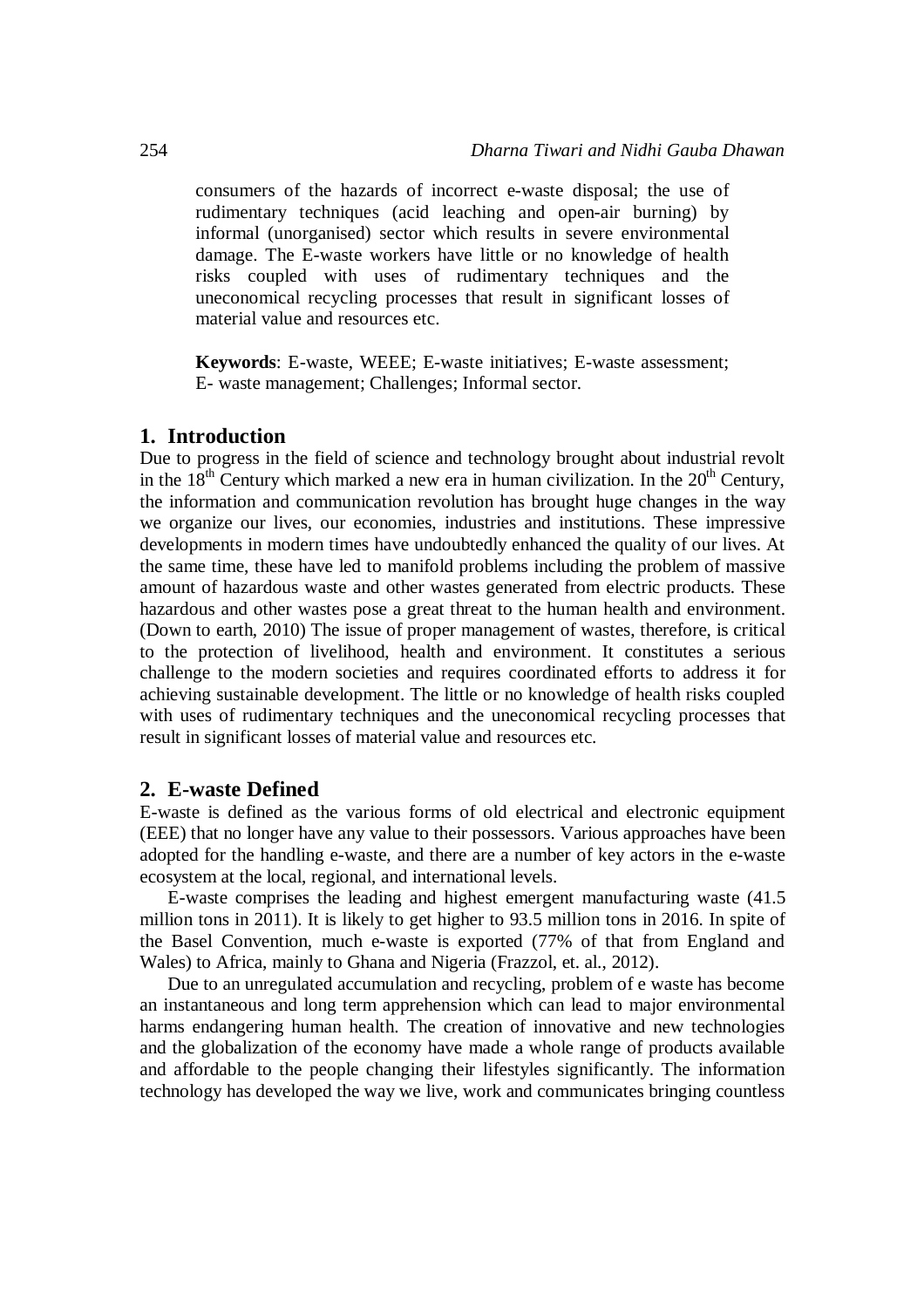#### *E-waste Management: An Emerging Challenge to Manage and Recover Valuable* 255

benefits and wealth to all its users New electronic products have become an integral part of our daily lives providing us with more comfort, security, easy and faster acquisition and exchange of information. But on the other hand, it has also led to unrestrained resource consumption and an alarming waste generation. (Down to earth, 2010) Both developed countries and developing countries like India face the problem of e-waste management. The rapid growth of technology, upgradation of technical innovations and a high rate of obsolescence in the electronics industry have led to one of the fastest growing waste streams in the world which consist of end of life electrical and electronic equipment products.

Many of the trends in consumption and production processes are unsustainable and pose serious challenge to environment and human health. Optimal and efficient use of natural resources, minimization of waste, development of cleaner products and environmentally sustainable recycling and disposal of waste are some of the issues which need to be addressed by all concerned while ensuring the economic growth and enhancing the quality of life. (Business Standard, 2010).

### **3. E-waste generation: India**

Element of municipal waste across the world, it is estimated that more than 50 MT of e-waste is caused globally every year. A report of the United Nations predicted that by 2020, e-waste from old computers would jump by 400 per cent on 2007 levels in China and by 500 per cent in India. Additionally, e-waste from unnecessary mobile phones would be about seven times higher than 2007 levels and, in India, 18 times higher by 2020. (Young, 2010)

| State/UT                           | <b>WEEE</b> (tonnes) |
|------------------------------------|----------------------|
| <b>Andaman and Nicobar Islands</b> | 92.2                 |
| Andhra Pradesh                     | 12780.3              |
| <b>Arunachal Pradesh</b>           | 131.7                |
| Assam                              | 2176.7               |
| <b>Bihar</b>                       | 3055.6               |
| Chandigarh                         | 359.7                |
| Chhattisgarh                       | 2149.9               |
| Dadra and Nagar Haveli             | 29.4                 |
| Daman and Diu                      | 40.8                 |
| Delhi                              | 9729.2               |
| Goa                                | 427.4                |
| Gujarat                            | 8994.3               |
| Haryana                            | 4506.9               |
| Himachal Pradesh                   | 1595.1               |
| Jammu and Kashmir                  | 1521.5               |

| Quantity of WEEE (Waste Electrical and Electronic Equipment) |  |
|--------------------------------------------------------------|--|
| generated in Indian States                                   |  |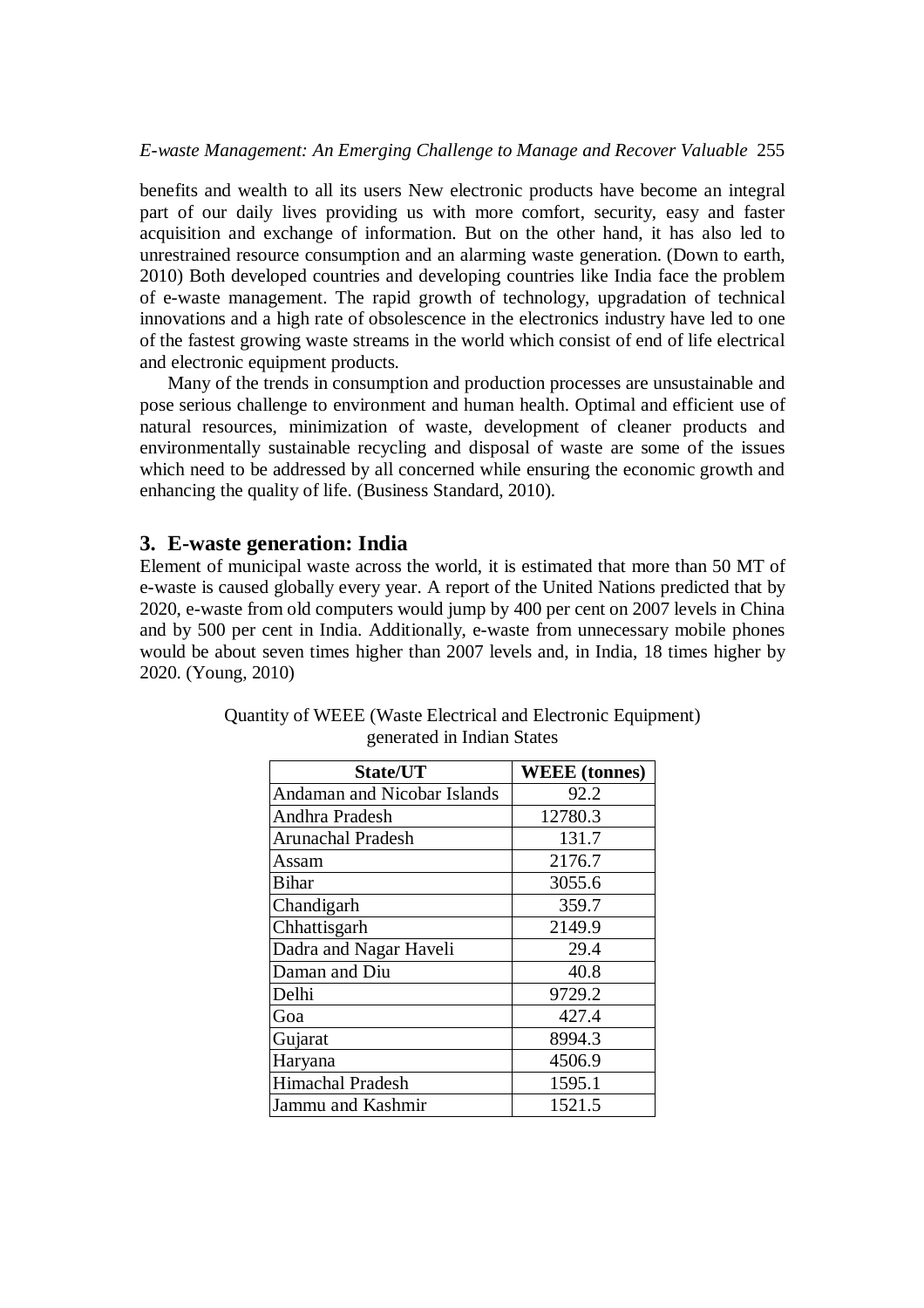| Jharkhand            | 2021.6   |
|----------------------|----------|
| Karnataka            | 9118.7   |
| Lakshadweep          | 7.4      |
| Madhya Pradesh       | 7800.6   |
| Maharashtra          | 20270.6  |
| Manipur              | 231.7    |
| Meghalaya            | 211.6    |
| Mizoram              | 79.3     |
| Nagaland             | 145.1    |
| Orissa               | 2937.8   |
| Puducherry           | 284.2    |
| Punjab               | 6958.5   |
| Rajasthan            | 6326.9   |
| Sikkim               | 78.1     |
| <b>Tamil Nadu</b>    | 13486.2  |
| Tripura              | 378.3    |
| <b>Uttar Pradesh</b> | 10381.1  |
| Uttarakhand          | 1641.1   |
| West Bengal          | 10059.4  |
| Total                | 146180.7 |
|                      |          |

*Source*: WEEE assessment 2005.

# **4. Pollutants in E-waste**

Circuit boards, batteries, plastics, and LCDs (liquid crystal displays) are typically determined pollutants or Toxins in e-waste. Given below is a table showing the major pollutants occurring in waste electrical and electronic equipments:

Pollutants and their incidence in waste electrical and electronic equipment

| <b>Pollutant</b> | <b>Occurrence</b>                                                  |
|------------------|--------------------------------------------------------------------|
| Arsenic          | Semiconductors, diodes, microwaves, LEDs (Light-emitting)          |
|                  | diodes), solar cells                                               |
| Barium           | Electron tubes, filler for plastic and rubber, lubricant additives |
| Brominated       | Casing, circuit boards (plastic), cables and PVC cables            |
| flame-proofing   |                                                                    |
| agent            |                                                                    |
| Cadmium          | Batteries, pigments, solder, alloys, circuit boards, computer      |
|                  | batteries, monitor cathode ray tubes (CRTs)                        |
| Chrome           | Dyes/pigments, switches, solar                                     |
| Cobalt           | Insulators                                                         |
| Copper           | Conducted in cables, copper ribbons,                               |
|                  | coils, circuitry, pigments                                         |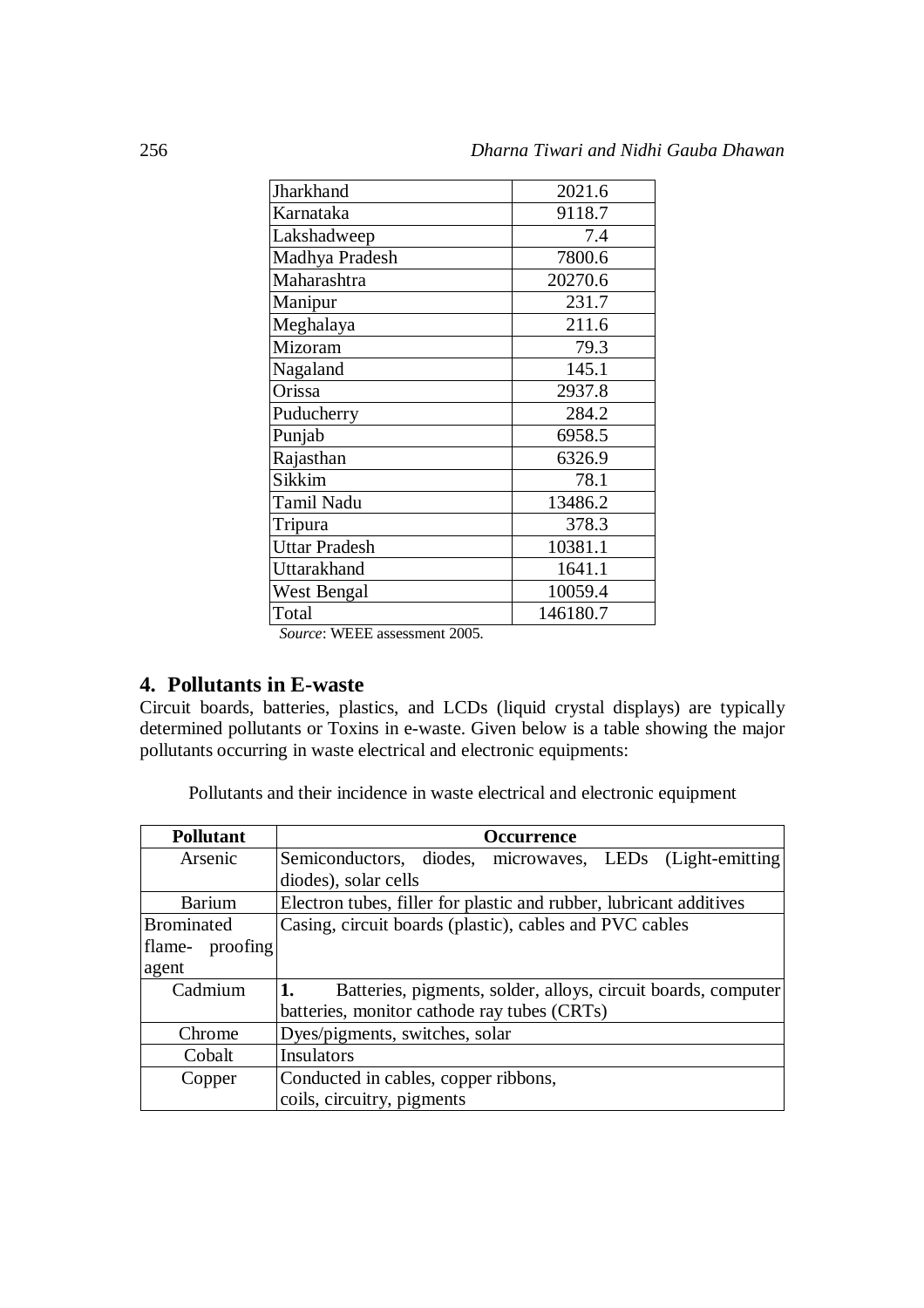*E-waste Management: An Emerging Challenge to Manage and Recover Valuable* 257

| Lead             | Lead rechargeable batteries, solar, transistors, lithium batteries, |
|------------------|---------------------------------------------------------------------|
|                  | PVC (polyvinyl chloride) stabilizers, lasers, LEDs, thermoelectric  |
|                  | elements, circuit Boards                                            |
| Liquid crystal   | Displays                                                            |
| Lithium          | Mobile telephones, photographic equipment, video equipment          |
|                  | (batteries)                                                         |
| Mercury          | Components in copper machines and steam irons; batteries in         |
|                  | clocks and pocket calculators, switches, LCDs                       |
| <b>Nickel</b>    | Alloys, batteries, relays, semiconductors, pigments                 |
| <b>PCBs</b>      | Transformers, capacitors, softening agents for paint, glue, plastic |
| (polychlorinated |                                                                     |
| biphenyls)       |                                                                     |
| Selenium         | Photoelectric cells, pigments, photocopiers, fax machines           |
| Silver           | Capacitors, switches (contacts), batteries, resistors               |
| Zinc             | Steel, brass, alloys, disposable and rechargeable<br>batteries,     |
|                  | luminous substances                                                 |
|                  |                                                                     |

*Source*: Alexander and Bilitewski, (2008)

### **5. E-waste as an Important Recoverable and Reusable**

Delhi and Mumbai are the two main centres where e-waste is re-cycled in India. The other two major centres are Hyderabad and Bangaluru which have been the centres of the electronics and information technology industry. They are among the top ten cities in India which have been generating e-waste (Satyamurty, 2006 and Energy Business Review, 2009).

Globally, 50 million tons of e-waste is creating annually and has all 'potential' to raise at much earlier rate than any other waste streams. It is very motivating to note that even after the due utilize, this particular 'waste' is of great implication & cost. Generally speaking, e-waste consists of more than 92% recoverable and reusable commodities, some of them are highly valuable and limited and in terms of absolute numbers, 50 million tons of e- waste consists of 15 million tons of steel (more than annual production of SAIL), 4 million tons of aluminium, 6 million tons of copper over & above glass, plastic, silver, gold, palladium, platinum, iridium etc. In spite of so resource rich, 80% of e-scrap goes in land fill because of high recycling expenditure in developed nations (Mathew et. al., 2011). In the developing nations, where recycling is a natural phenomenon, unfortunately do not deploy environment friendly practices. Effectively, both the sets of countries are equally damaging the environment and polluting air, water & soil and finally we breathe in polluted air, drink contaminated water and eat grains, vegetables, fruits, fishes etc. with several toxics.

# **6. Methods of Estimation of e-waste Generation**

There is a methodology followed to estimate the future outflows of electronic waste (ewaste) in India. For finding out the current & future quantities of e-waste in India we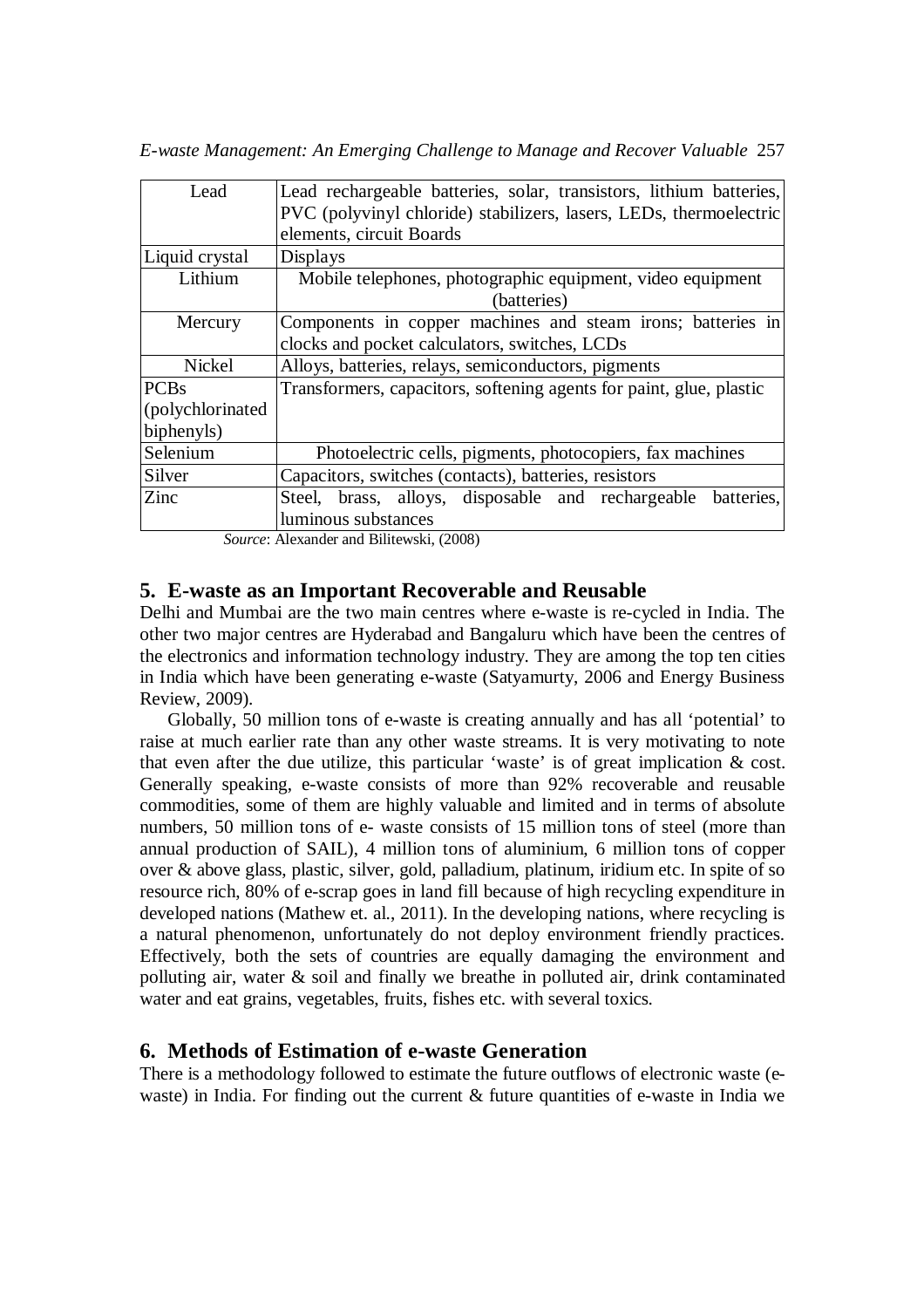developed a time-series multiple lifespan end-of-life model proposed by Peralta and Fontanos is adopted. Firstly the above mentioned model estimates future e-waste generation quantities by modeling their usage and disposal. This model can assist formal recyclers in India to make calculated assessment in planning for appropriate recycling infrastructure and institutional capacity building. Also an extension of the model proposed by Peralta and Fontanos is developed with the objective of helping decision makers to conduct WEEE estimates under a variety of assumptions to suit their region of study (Peralta and Fontanos, 2006). During 2007–2011, the total WEEE estimates will be around 2.5 million metric tons which include waste from personal computers (PC), television, refrigerators and washing machines. During the period, the waste from PC will account for 30% of total units of WEEE generated. (Dwivedy and Mittal, 2010).

#### **7. Management of E-waste in India**

Every year there is generation of electrical & electronic waste, especially computers and televisions, has believed frightening proportions. International Association of Electronics Recyclers (IAER) in 2005, projected that 3 billion electronic and electrical appliances would become WEEE or e-waste by 2010. That would tantamount to an average e-waste generation rate of 400 million units a year till 2010. Globally, about 20-50 MT (million tonnes) of e-wastes is disposed off each year, which accounts for 5% of all municipal solid waste. Although no definite official data exist on how much waste is generated in India or how much is disposed of, there are estimations based on independent studies conducted by the NGOs or government agencies. (Kang and Schoenung, 2005)

There are 10 States that contribute to 70 per cent of the total e-waste generated in the country, while 65 cities generate more than 60 per cent of the total e-waste in India. Among the 10 largest e-waste generating States, Maharashtra ranks first followed by Tamil Nadu, Andhra Pradesh, Uttar Pradesh, West Bengal, Delhi, Karnataka, Gujarat, Madhya Pradesh and Punjab. Among the top ten cities generating e-waste, Mumbai ranks first followed by Delhi, Bengaluru, Chennai, Kolkata, Ahmedabad, Hyderabad, Pune, Surat and Nagpur. The main sources of electronic waste in India are the government, public and private (industrial) sectors, which account for almost 70 per cent of total waste generation. The contribution of individual households is relatively small at about 15 per cent; the rest being contributed by manufacturers. Though individual households are not large contributors to waste generated by computers, they consume large quantities of consumer durables and are, therefore, potential creators of waste. An Indian market Research Bureau (IMRB) survey of 'E-waste generation at Source' in 2009 found that out of the total e-waste volume in India, televisions and desktops including servers comprised 68 per cent and 27 per cent respectively. Imports and mobile phones comprised of 2 per cent and 1 per cent, respectively.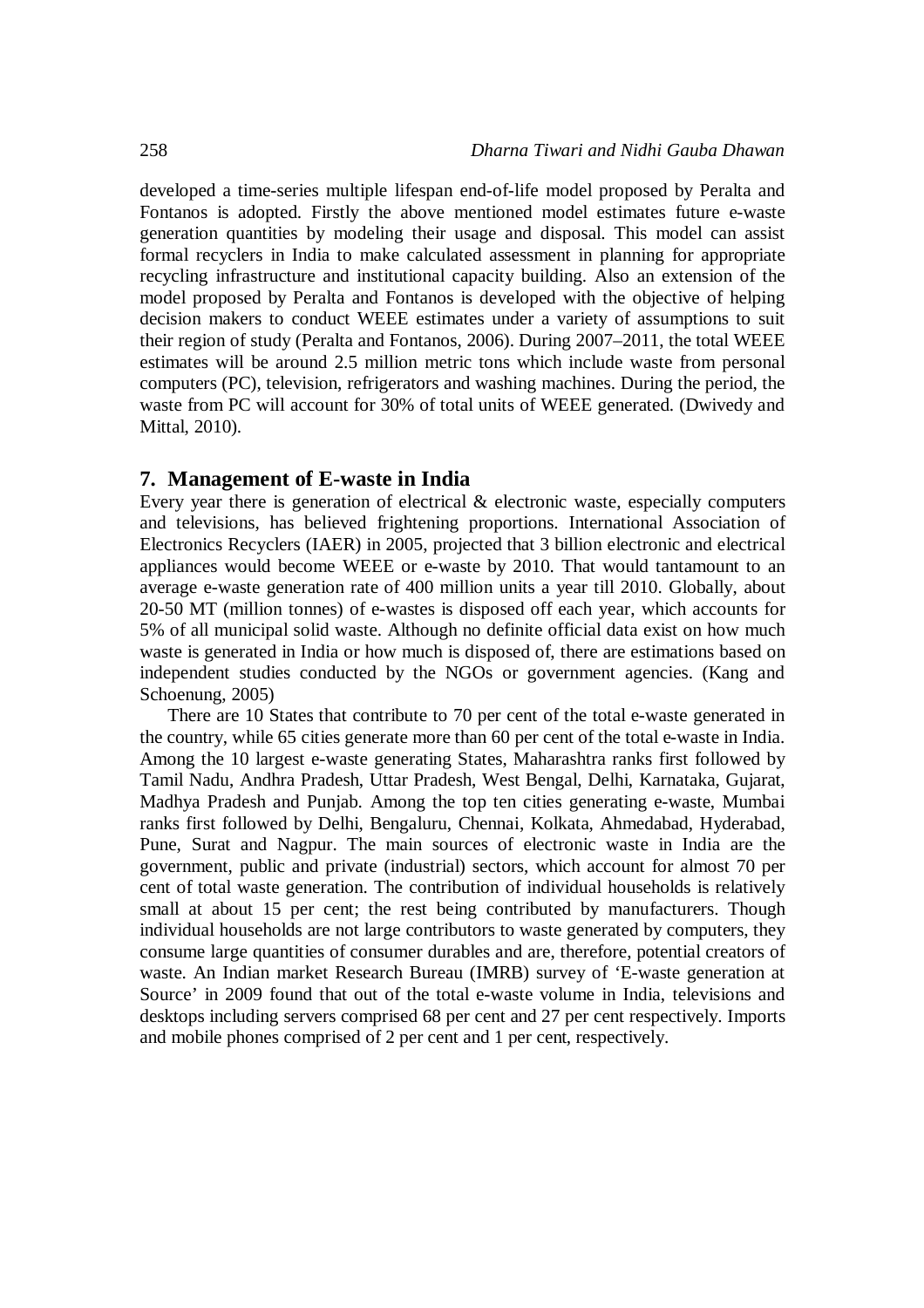### **8. Conclusion**

Electronic waste is considered the fastest growing section of the environmental and human health conservation reforms in the society. It is necessary to establish a viable means of shortening this vice to minimize or eliminate the pollution and impact on environment. Although it is difficult to quantify global e-waste amounts, but, it is well known that large amount ends up in places where processing occurs at a very rudimentary level (Tysdenova and Bengtsson, 2011). This raises concerns about resource efficiency and also the immediate concerns of the dangers to humans and the environment. As of now many events are going on for the E-waste problem, beginning from an idea that someone has for a new product and then its production, ending in its purchase and eventual disposal by the end user.

# **References**

- [1] Alexander J. and B. Bilitewski, (2008) 'Hazardous substances in waste electrical and electronic equipment' *In: E-waste: Implications, regulations and management in India and current global best practices*, (Rakesh Johri, ed.) TERI, New Delhi, p.93.
- [2] *Business Standard* (2010) 'Creating Best out of (e) Waste', SME Trends: A Commerical Report, , New Delhi, 8 September 2010.
- [3] *Down to Earth* (2010) 'IT's underbelly'. vol.19, no.1, May16 31, 2010.
- [4] Dwivedy M and Mittal RK. (2010) Estimation of future outflows of e-waste in India. *Waste Management.* Mar 30 (3):483-91.
- [5] *Energy Business Review* (2009 )'Mumbai to Start First Re-cycling Plant', (EBR), 6 July, 2009.
- [6] Kang, H.Y. and Schoenung J.M. (2005): Electronic Waste Recycling: A review of US Infrastructure and Technology Options. *Resources, Conservation and Recycling*. 45, 368-400.
- [7] Mathew, B., E. A. Christos and Bijikumar R. (2011) *In:* Proceedings published by International Journal of Computer Applications (IJCA) *International Conference on Emerging Technology Trends (ICETT)*. Pp-7-11.
- [8] Peralta, G.L. and Fontanos, P.M., (2006) E-waste issues and measures in the Philippines. *Journal of Material Cycles and Waste Management.* 8, 34–39.
- [9] Satyamurty, K. (2006) 'Managing e-waste without harming environment', *The Hindu*, 03 April, 2006.
- [10] Tysdenova O. and Bengtsson, M. (2011). Chemical Hazards Associated with Treatment of Waste Electrical and Electronic Equipment. *Waste Management* 31: 56-61.
- [11] WEEE assessment study by *the International Resource Group Systems South Asia Pvt. Ltd* (IRGSSA) (2005) m/s IRG Systems South Asia Pvt. Ltd.